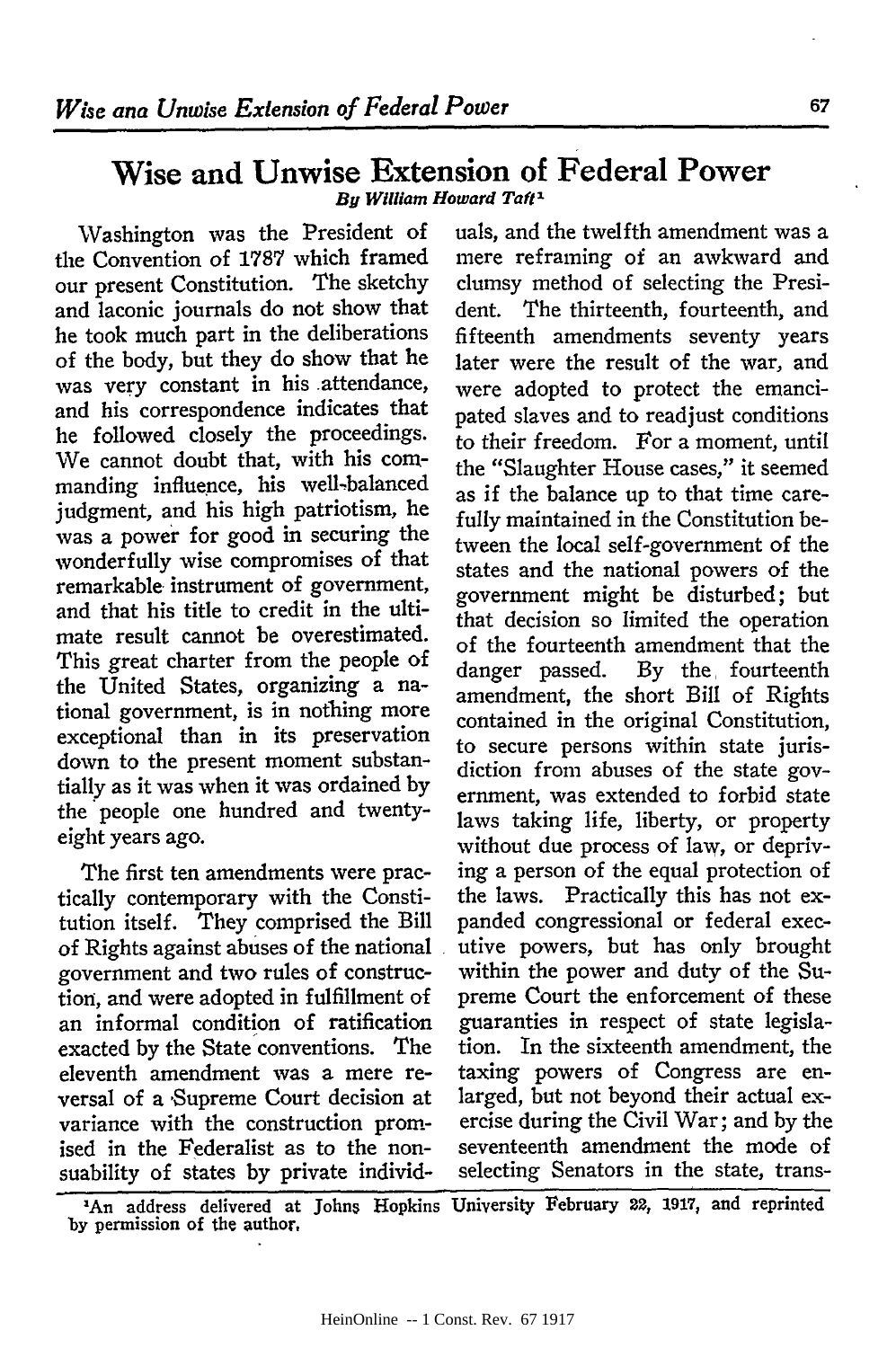ferred from the legislatures to the people, has not enlarged or diminished state powers.

The plan of Washington and his associates was to create a nation to consist of a central government and state governments. The central government was to have the power over foreign relations without interference by the states, complete power over war and peace, independent power to tax and raise money, and the absolute power over commerce, foreign and national. The states retained the wide field of local government. To this balance of authority is due the permanence of our Republic. An attempt to govern from Washington the home affairs of the people in forty-eight different states by acts of Congress and executive order would have severed the union into its parts. An attempt to give the national government power to brush the doorsteps of the people of a state in parochial matters and in a local atmosphere which must be breathed in order to be understood, would have created a dissatisfaction and a fatal gnawing at the bond between the states. Confederations like ours have usually gone to destruction either through the expansion of the national authority into an arbitrary and tactless exercise of power, or through the paralyzing of needed national strength by the encroachment of the constituent states. Our Constitution has maintained its balance, and that is why we are stronger to-day than we ever were in our history.

This statement will not meet the concurrence of many who insist that the power of the national government

has vastly increased as compared with that exercised by the states. Their view is not inconsistent with mine when the facts upon which they rely are analyzed. The national government exercises a much greater volume of power that it ever did in the history of the country. But the increase is within those fields of jurisdiction which have always under our Constitution belonged to the federal government, and the increase that we see to-day over what it was in Washington's day and in Jefferson's day is due not to a change of the original plan, but to two circumstances. One is that Congress did not see fit at once to exercise all its powers and allowed them to lie dormant until long after the Civil War. No one will deny, for instance, that Congress always had power over interstate commerce, but not until 1887 did it attempt to exercise direct control by an Interstate Commerce Commission. This is only one instance of many. The second circumstance is that in the growth and settlement of the country and expansion of its industries and business and the change effected by the use of steam and electricity in transportation, by which distance has been minimized and the country has been made compact, the volume of commerce of national and international character has greatly increased in proportion to that confined within the individual states. In Washington's day the total commerce within the states was 75 per cent. of all the commerce of the country. To-day the commerce within the limits of the states is 25 per cent. only of all the commerce of the country, and the proportion is dim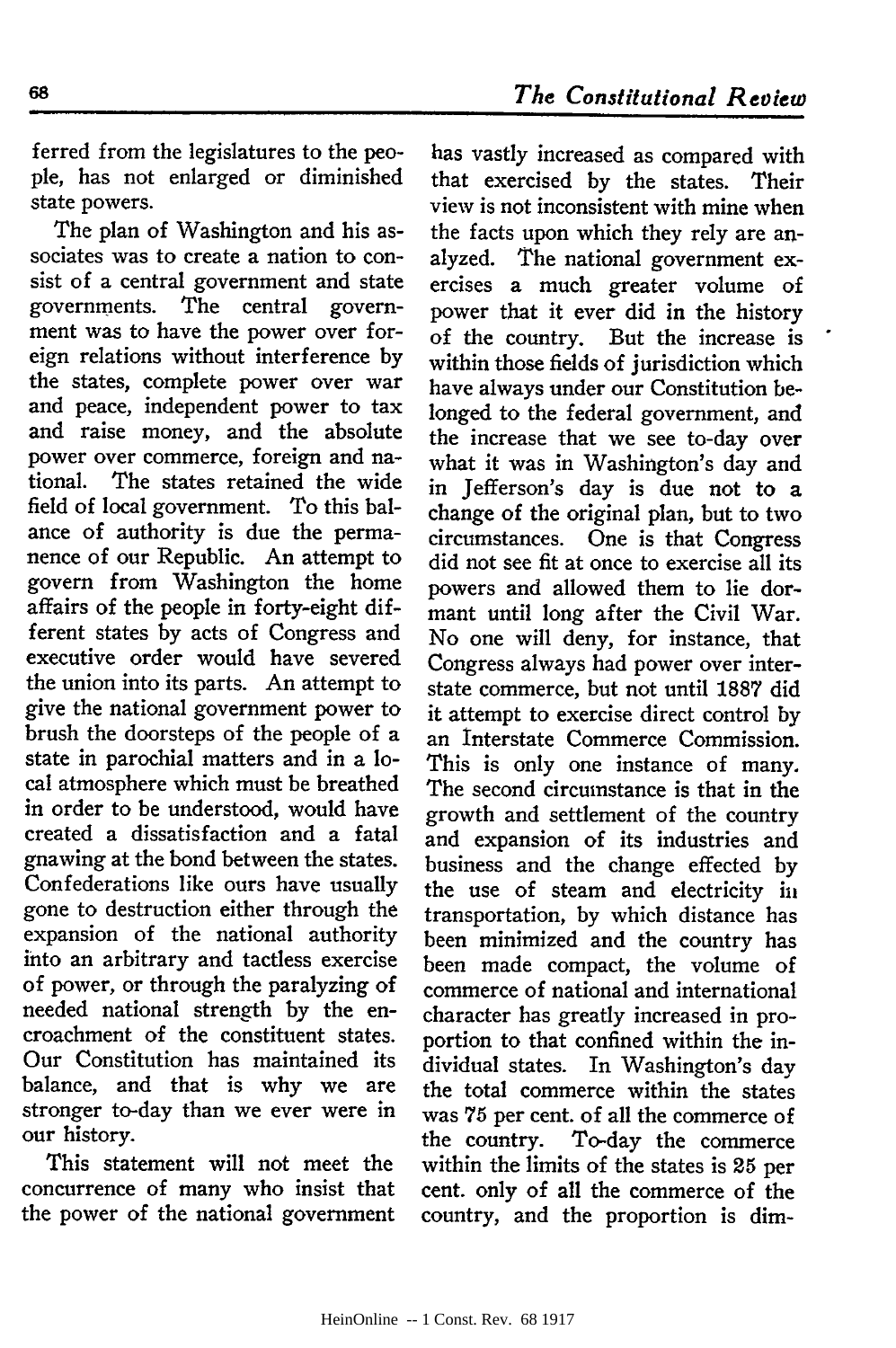inishing. This of course affects the volume of national power in regulating the interstate and foreign commerce as compared with that exercised by the states, without in any degree changing the principle upon which the two jurisdictions are divided.

The time has not come when our Constitution should be amended to change that line of division. But the time is here when Congress, within the field of its acknowledged jurisdiction, should assert more power than it has heretofore done, and meet a condition of affairs resembling much that which really prompted the making of the Constitution itself. The chaos in the commerce of the country before our present national union, by the obstruction to its free flow between the states caused by state jealousies, state greed, and state busy-body legislation, brought about the calling of a convention at Annapolis. That convention failed for lack of attendance, but it led directly to the call of the convention, the framing of the Constitution, and its ratification. There were other causes in abundance for the Convention of 1787, but the most acute, and the one with respect to whose remedy there was practically no difference of opinion, was the necessity for the taking over of the control of interstate and foreign commerce by a central power which should exclude state interference. When the actual state of our national transportation facilities to-day is examined and analyzed, measures of relief seem as imperative as they were in **1787.** Needed action may be had without any constitutional amendment or change in the structural plan of our government. It is within the conceded power of Congress.

The inadequacy of our railroad system to meet the demands of our rapidly increasing population and the volume of transportation that our foreign trade demands, and to meet the requirements of a state of war which we face, is startling. We have had many warnings from railroad men as to what would occur under conditions like the present. Their warnings are now being vindicated. The embargoes which the railroads have been obliged to impose on legitimate shipments are a mathematical demonstration of how far short is our arterial system of interstate commerce.

In the year ending June **30, 1916,** although we had the greatest business prosperity in our history, only 700 miles of new railroad line were constructed. With the exception of the first year of the Civil War, this new mileage is less than any year since 1848. Down to 1907, our new annual railroad construction averaged nearly 5,000 miles. One-sixth of our total railroad mileage is owned by bankrupt companies and is in the hands of receivers. The total capitalization of those companies amounts to \$2,250,000,000. State legislation has interfered with the railroads in securing money enough properly to maintain and improve their equipment. Nineteen states have laws regulating the issue of securities with railroads doing business in the state. This has led to the imposition of unreasonable fees for the issuing of stock and to the burdening of loans and readjustments needed in order properly to finance the roads with a view to in-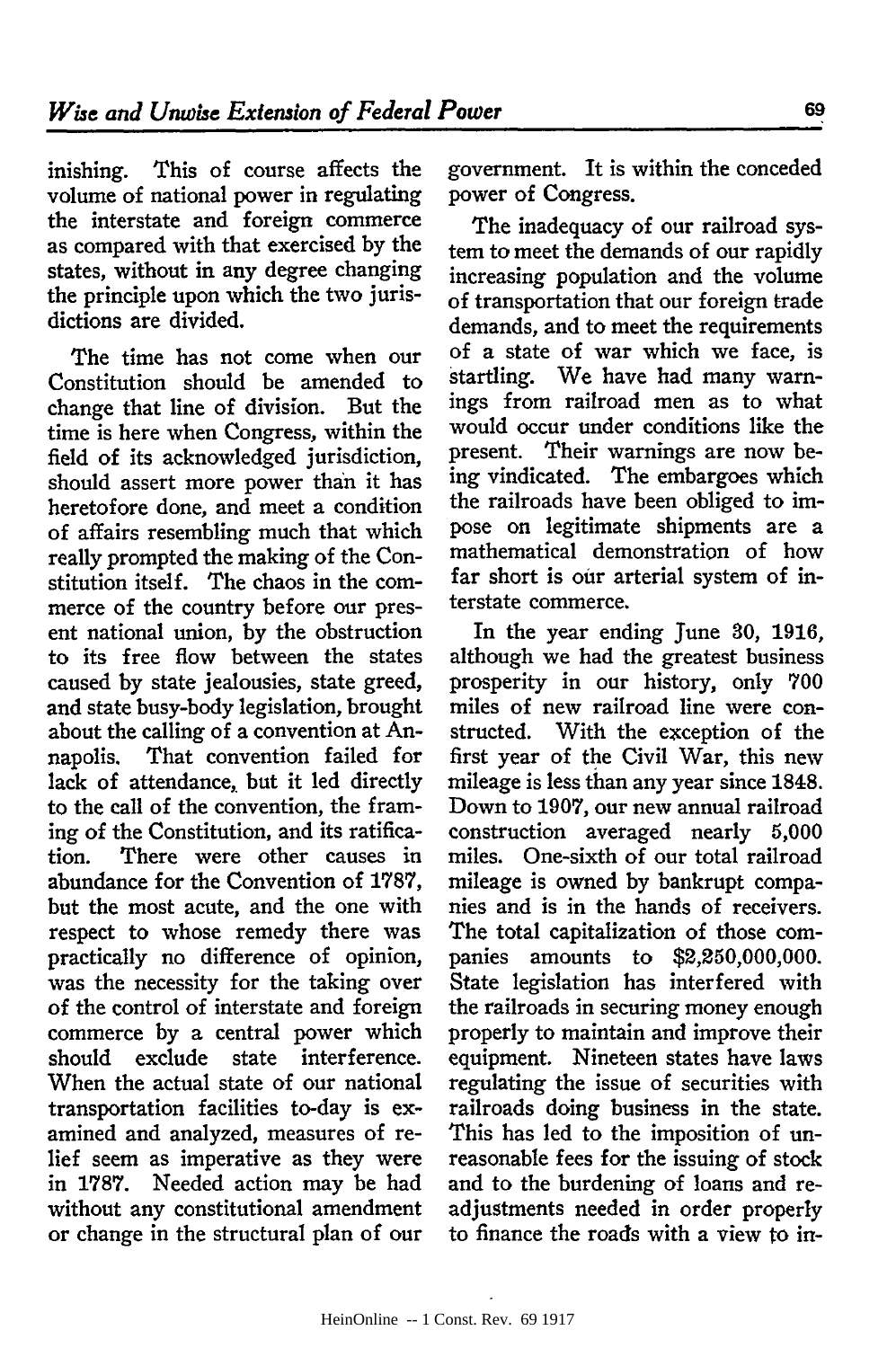creasing their capacity. Not only that, but in many cases railroads are helpless under state legislation to secure loans at all. The evidence before Congress indicates that at least five billions of dollars should be borrowed to supply the railroads of the country with side tracks, warehouses, and terminal facilities, and other improvements needed to give capacity adequate to do the business of the country. Since January, 1916, when our prosperity has been beyond anything in our history, not a single share of new railroad stock has been listed on the New York Stock Exchange, and the common stock of not more than a dozen American railroads is being sold on the New York Stock Exchange above par. Most railroads cannot float long-time bonds, and must depend on short-time notes to raise the money for maintenance and equipment. of their present capacity. There is no possible hope under present conditions that five billions can be raised to increase railroad capacity, although capital is abundant, interest rates are moderate, and good investments are sought.

The cause of this condition is to be found in over-regulation, over-restriction, unfair taxation, and a general public attitude of hostility to railroads, especially in state legislation. The reason for this is easy to find. There was a time in the history of the country when legislatures and Congress were only too eager to encourage the construction of railroads and their operation, and then there were extended them privileges and votes of direct assistance that were over-generous. The managers of railroads took advantage of this favorable attitude, forgot their

duty under the common law, and granted outrageous discriminations among shippers and as between localities. They exercised great and necessarily corrupting influences in our politics, and with other great corporate organizations they created a danger in this country of plutocracy which the people finally realized and then took radical steps to prevent. This popular fear caused the passage of the interstate commerce law, and its stiffening amendments through twenty years were forced by the flouting resistance of the railroad managements. It caused the passage of the anti-trust act and it created a great reform by driving corporate organizations out of politics. But the indignation of the people was not restrained. They are a leviathan which cannot be aroused to only a moderate remedy, and they have carried the measures of reform to an excess which now must itself be reformed. Politicians and demagogues in various states have found their way to power through continued nagging of the railroads, and, with the history of railroad abuses, they have been able to continue this campaign and profit by it personally down to the present day. The railroads drove Congress into the law of **1910,** by which complete control over interstate railroads is given to that body, and even that body has probably not been as generous and as just, due to this popular feeling, as it ought to have been in the treatment of the railroads. Justice to the railroads of itself requires a change in this condition. They have sinned in the past, but they have been punished sufficiently in the loss of their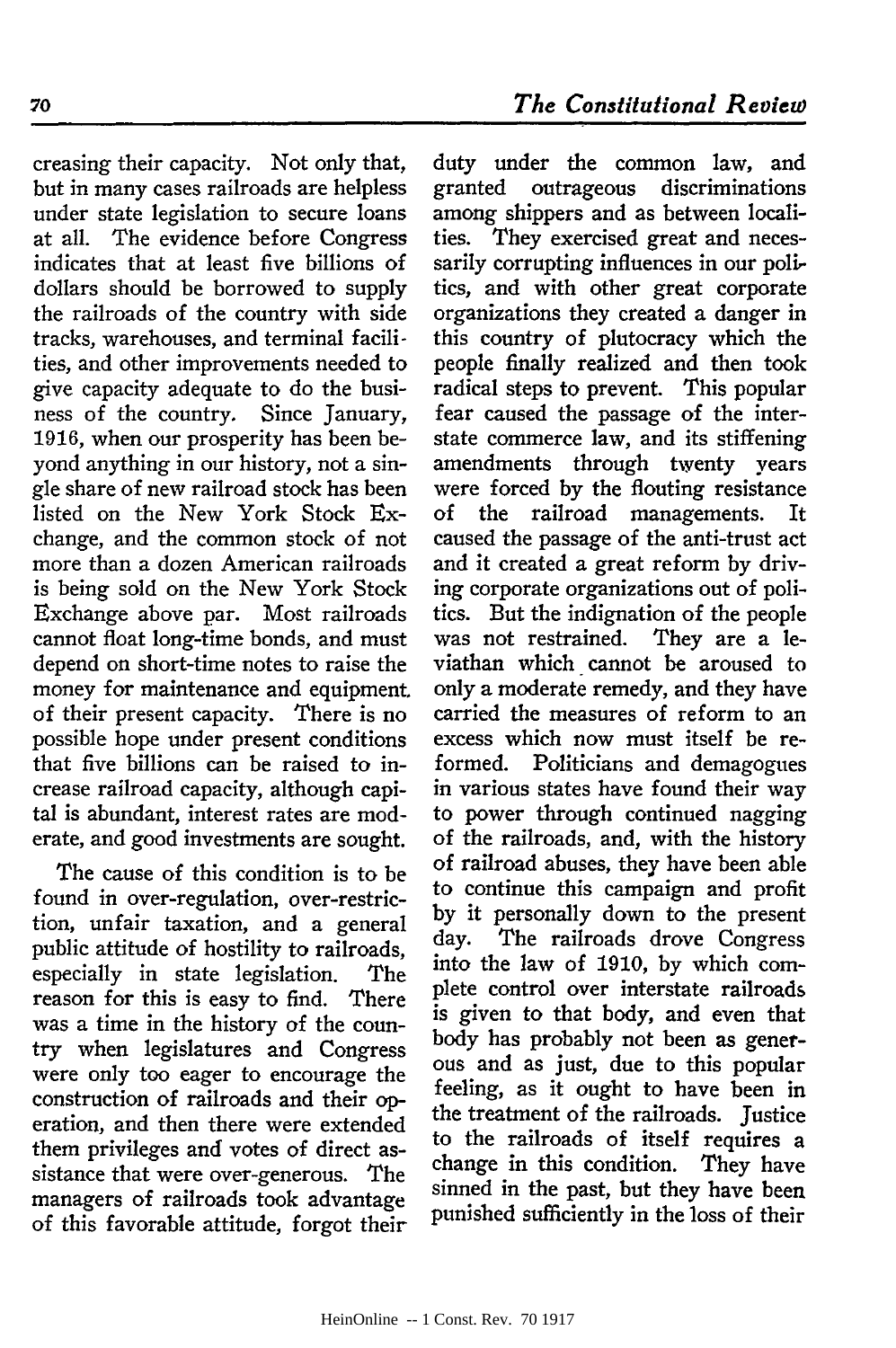revenues and in the difficulties of their operation. Far beyond the question of justice to them and their stockholders is the question of the life of the nation and the need there is for relieving the circulation of the blood in our national body from the obstructions that are inflicting necessary evil upon our people.

The same cause that led to the creation of the Interstate Commerce Commission and the stiffening of its powers led to the creation of some forty-eight different state railroad commissions. Sometimes they were appointed and sometimes elected, but the office of Railroad Commissioner too frequently became a stepping-stone to higher political powers. Thus the local hostility against the railroads manifested itself in the harsh measures of the state commissions against the railroads.

Again, railroad commissions in some states have been tempted to make rates favorable to business points in the state and unfavorable to those of other states. It is a fight for business between the states exactly analogous to that which took place between the states before the Constitution. It greatly interferes with the symmetry of the system of rates fixed **by** the Interstate Commerce Commission, and the Supreme Court **han** spoken in no uncertain terms of the power of Congress to remedy such interference.

;State laws affecting equipment and operation are another burden upon interstate railroads. Thirty-seven states have divers laws regulating locomotive bells; thirty-five have laws about whistles; thirty-two have head-light laws.

States are generally content with twowheeled trucks on cabooses, but fifteen require four-wheeled trucks. The length and constructive weight of cabooses, too, is the subject of legislation in thirteen states. One state requires cuspidors between every two seats in a car, and another forbids them. One requires screens in the windows of passenger coaches, and another forbids them. There is just as much burden in the laws affecting operation as in those of equipment. The requirement as to extra brakemen and the full-crew laws all increase the cost of operating the railroads and injure instead of aiding efficiency. Fifteen states have laws designed to secure preferential treatment for their freight **by** prescribing a daily movement for freight cars. Though under the federal law there is no demurrage penalty for failure to furnish cars to a shipper, several states have penalties running from one dollar to five dollars per car per day. The result is that the railroads are compelled to discriminate against interstate commerce and against commerce in the states that have no demurrage penalties.

In ten years, while the gross receipts of the railroads have increased only 50 per cent., the number of general office clerks has increased 87 per cent., with an increase of 120 per cent. or over forty millions of dollars in the annual wages paid them. The taxes upon railroads **by** the states have grown apace and every device adopted to avoid the Federal Constitution. and heap a burden upon these instruments of interstate commerce. In the fiscal year of **1915** the railroads were compelled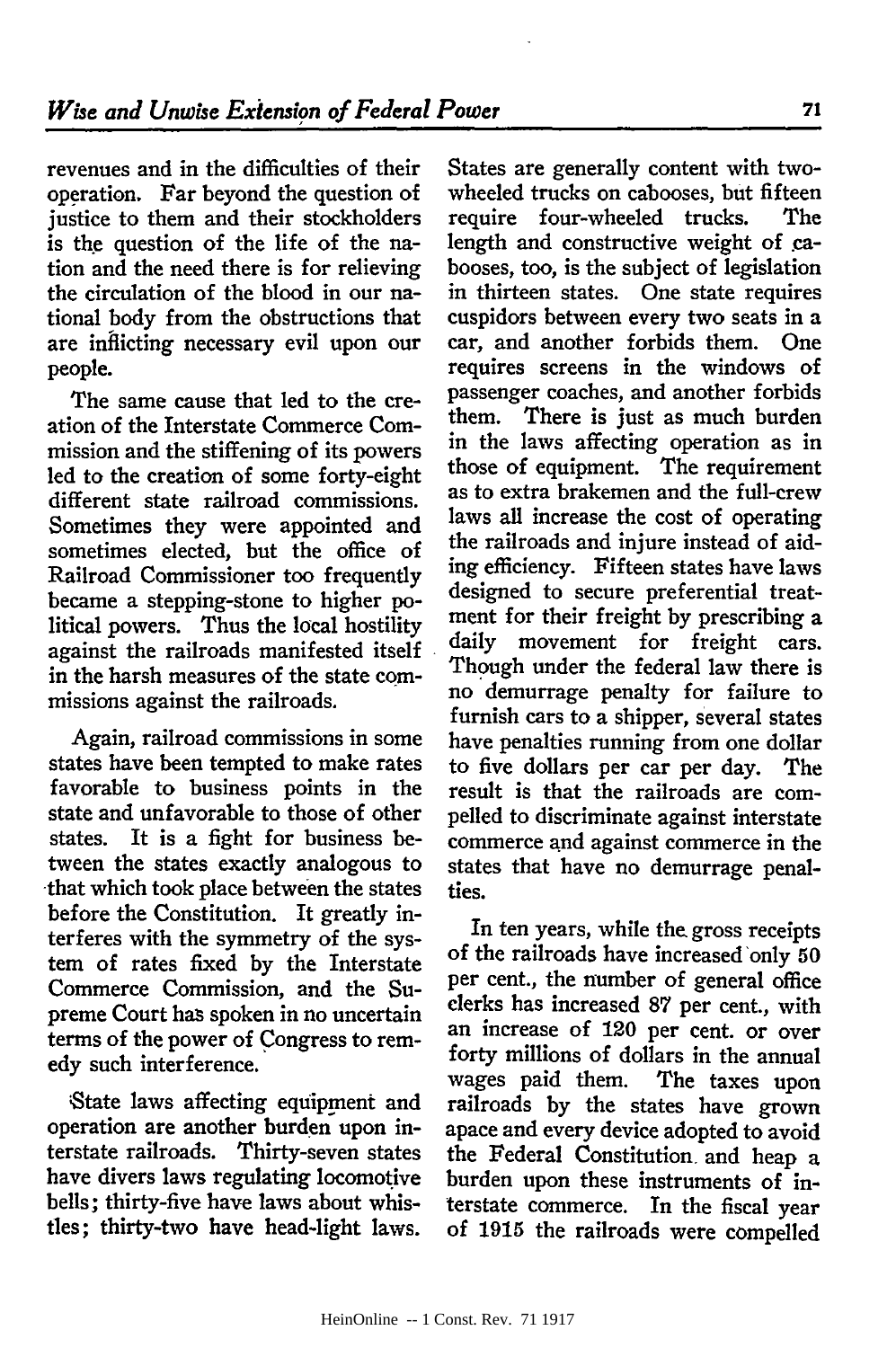to furnish to the national and state commissions and other bodies over two millions of separate reports. If the duplicates are included, the total is swelled to three millions. The cost of state regulation to the railroads, to the shippers, and to the public generally runs into hundreds of millions of dollars a year, while the expense of maintaining the various state railroad commissions approximates fifty millions. These facts and figures I have taken from an article by Mr. Harold Kellock in the "Century Magazine" for February, and I have reason to believe that they are trustworthy, and, even if only part be true, they disclose a most serious condition.

The facts furnish some explanation of why we are having food famine and coal famine in New York and Chicago and elsewhere, when we are the richest country in the world, with the greatest productive capacity and are enjoying the greatest prosperity. Other causes doubtless co-operate to create such an anomaly, but the breakdown of our interstate transportation system is one of the most important. We have starved our railroads into a state where they live only from hand to mouth. We have frightened capital from them by our hostile and unwise measures, prompted by a just but unmeasured indignation. What is the remedy? It is to take the interstate commerce of the country entirely out of reach of the hostile blundering, greed, and jealousy of state legislatures. Can this be done? It seems to me that the path leading to such an end is clear, if Congress has the foresight and courage to take it. It will cause a great deal of local oppo-

sition by the enormous machinery that has now been created for the intra-state regulation. The state railroad commissioners and their subordinates who are now drawing substantial salaries and who are looking to such offices as a means of stepping into further political prominence will swarm about Congress to prevent such action. The state commissioners have already organized with a view to protection of their jurisdiction. But I submit that the present conditions ought to make their objections of little weight. Of course we must have a fairer treatment of railroads by the Interstate Commerce Commission and greater dispatch in giving them advanced rates where cir cumstances justify. The Interstate Commerce Commission has so wide a jurisdiction that it is impossible for it to dispose of all the business before it without additional force. A bill has been pending before Congress for this purpose, but it does not command the attention or the action which bills of less merit do. We may, however, count on the improvement in the machinery of the Interstate Commerce Commission, a possible division of the country into districts with subordinate tribunals to pass on the great volume of issues, and with appellate or review proceedings in the most important cases to be disposed of by the Commission itself. This is the only plan of organization that we have found possible in the administration of justice, and, as the hearings are analogous to those in court, the same system seems to be required.

But the great change which should be had is the complete taking over of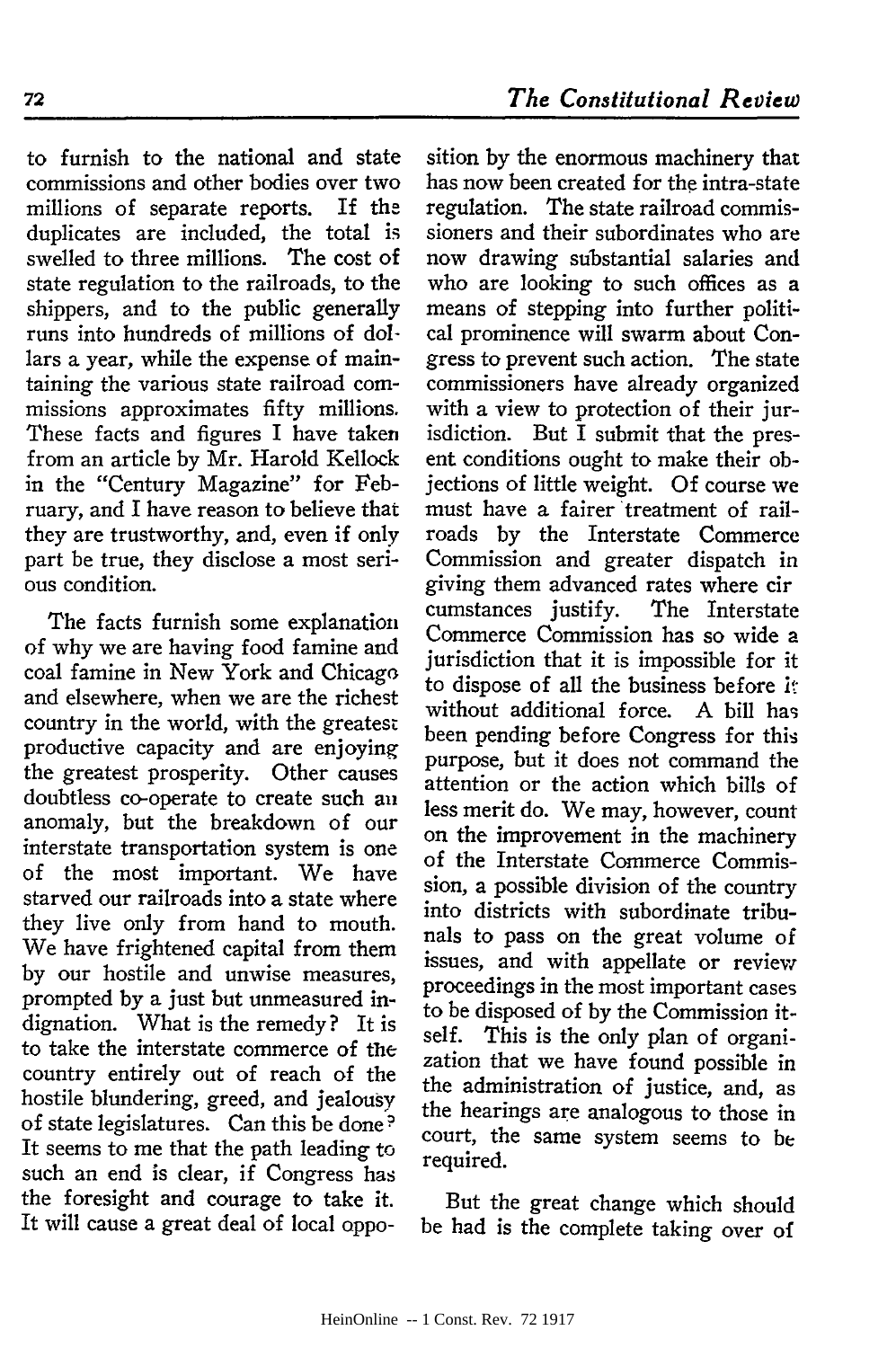the interstate commerce business of the country into the regulation of the Interstate Commerce Commission. This should be done, first, by requiring that every railroad participating in interstate commerce should only be permit ted to continue to do so upon its taking out within a certain time a federal charter of incorporation. This would cover practically all the railroads of the country, for there is no railroad which is not and must not be engaged in interstate commerce business. Since the great decision of Chief Justice Marshall in McCullough against Maryland, I presume that there can be no doubt of the power of Congress to pass a law for the federal incorporation of railroads engaged in interstate commerce. This is certainly an appropriate means of providing for the regulation of the flow of the lifeblood of the country.

Such federal incorporation would afford an easy means of excluding state interference except as it might be permitted **by** approval of the Interstate Commerce Commission. As the federal government has protected national banks against unjust taxation, so it might provide in respect to the railroads that no greater taxation should be imposed upon the property of railroads than is imposed upon the property owned **by** individuals or corporations in the states. The intra-state rates to be fixed **by** the state railroad commissions could be made completely subject to the supervision and rejection of the Interstate Commerce Commission, as essential to the symmetry of the regulation of interstate commerce. limitations upon the power of railroads

to borrow money could all be vested in the Interstate Commerce Commission and taken altogether out of the now unwise control of state legislatures and state commissions. The substitution of one master for forty-nine, the reduction in actual expense for responding to inquisitorial and often useless demands, the assurance of reasonable protection, would restore railroad property to its proper place in the confidence of the investing public, and the funds needed for material expansion of our transportation facilities would be at once forthcoming. Nor would the action taken be the slightest departure from the structural plan of government framed at the birth of our Republic. The power of Congress on this head could not be set out more comprehensively than by Mr. Justice Hughes, in the case of Houston, East & West Texas Railway Company against the United States (234 U. S., 342), as follows:

"Congress is empowered to regulate. that is, to provide the law for the government of interstate commerce; to enact all appropriate legislation for its protection and advancement; to adopt measures to promote its growth and insure its safety; to foster, protect, control, and restrain. Its authority, extending to these interstate carriers as instruments of interstate commerce. necessarily embraces the right to control their operation in all matters having such a close and substantial relation to interstate traffic that the control is essential or appropriate to the security of that traffic, to the efficiency of the interstate service, and to the maintenance of conditions under which in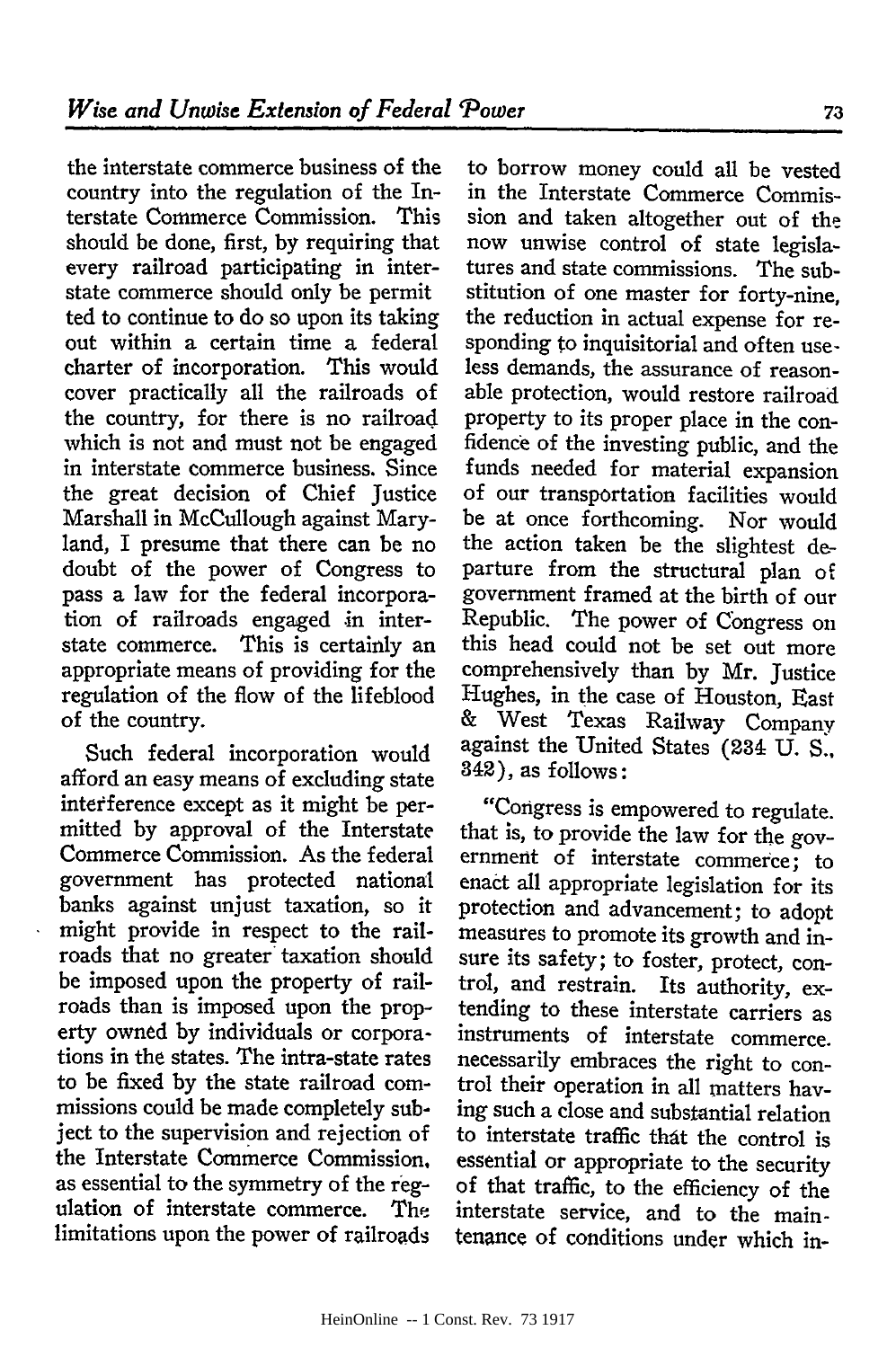terstate commerce may be conducted upon fair terms and without molestation or hindrance. As it is competent for Congress to legislate to these ends, unquestionably it may seek their attainment by requiring that the agencies of intra-state commerce shall not be used in such manner as to cripple, retard, or destroy it. The fact that carriers are instruments of intra-state commerce, as well as of interstate commerce, does not derogate from the complete and paramount authority of Congress over the latter or preclude the federal power from being exerted to prevent the intra-state operations of such carriers from being made a means of injury to that which has been confided to federal care. Wherever the interstate and intra-state transactions of carriers are so related that the government of the one involves the control of the other, it is Congress, and not the state, that is entitled to prescribe the final and dominant rule, for otherwise Congress would be denied the exercise of its constitutional authority, and the state, and not the nation, would be supreme within the national field."

But unwise extensions of federal power over interstate commerce are sought, which will improperly interfere with state independence in the field of local government. It should be observed from Justice Hughes' language, just quoted, that the power of Congress to control interstate and foreign commerce is vested in it in order to promote that commerce and to prevent its use for improper or unwise pur. poses. It is certainly within the function of Congress to adopt all measures to make it as efficient an instru-

ment as possible, and to prevent its being made a vehicle for the carriage of merchandise or communications detrimental to the welfare of the public who are the recipients or the objects of such commerce. Thus the restriction upon the transportation of impure foods, of impure drugs, and of improper or diseased meat from one state to another is plainly within the regulatory power of Congress to prevent the use of commerce for injurious purposes. So we have the law forbidding the transportation by express companies and otherwise of lottery tickets which would make interstate commerce a vehicle for the spread of the gambling vice and bring evil to those who are to be reached by such commerce and are to be the object of its vicious purpose. But now Congress has made a radical change in the use of its control over interstate commerce, which, whether constitutional or not (and the question will soon be pending in the courts), is in its essential character an abuse of the power of Congress. It would form a precedent for indirectly transferring from the states to the central government control of the police power of the states which it has been the purpose of the Constitution to vest in the states.

I refer to the child-labor law. By this law it is made unlawful to carry in interstate commerce merchandise the result of manufacturing in which children of less than a certain age have participated. Its purpose is plainly to require the states, at the expense of losing participation in interstate commerce in many important manufactures, to enact child-labor laws of a cer-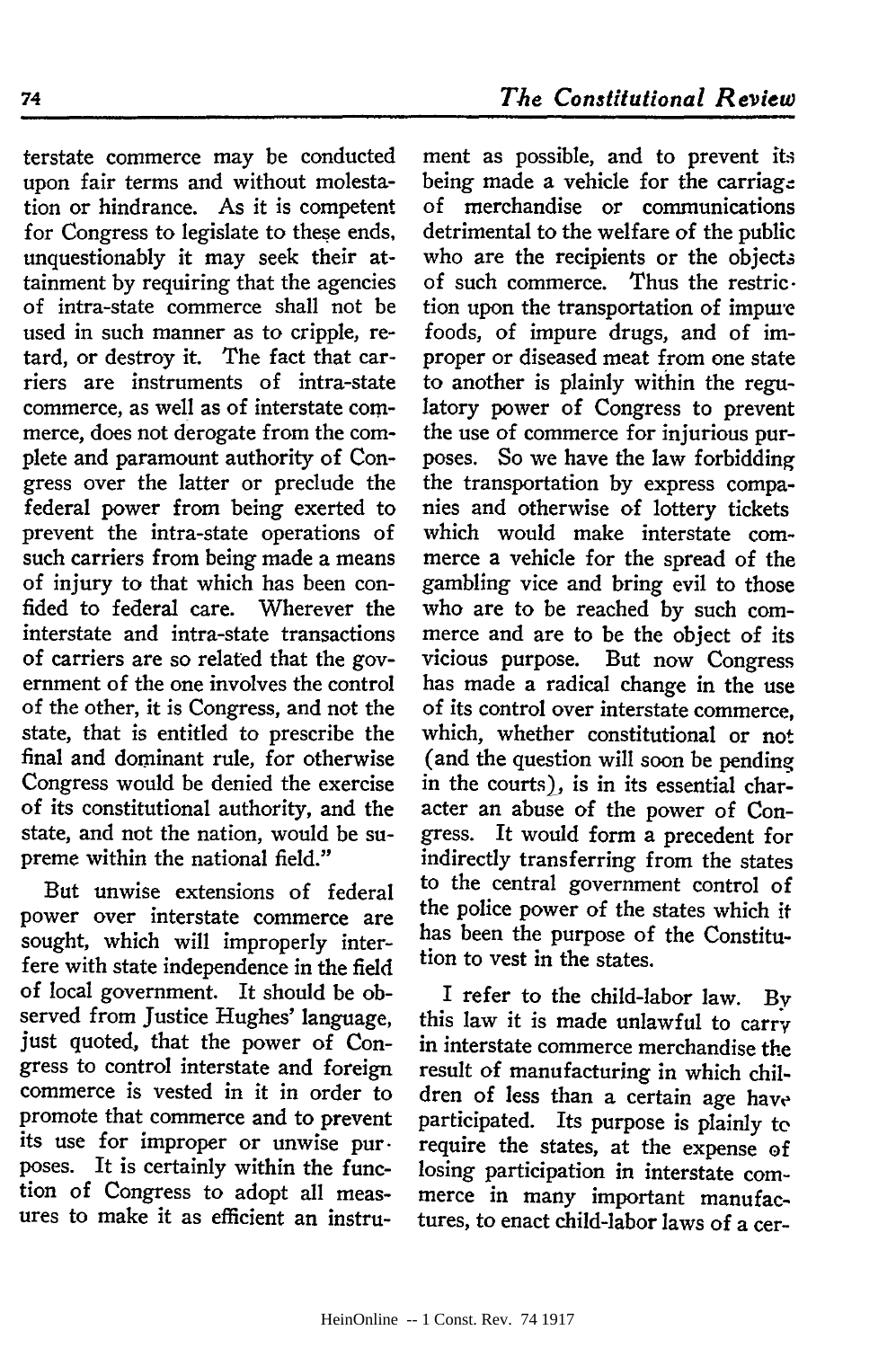tain kind. This bill finds its support in two motives. During the last two decades we have seen the growth of a most worthy and commendable interest in measures for uplifting the lowly and oppressed and protecting them against their weaknesses and the cupidity of employers and capital. It has shown itself in safety-appliance acts, in tenement-house acts, in health laws, in factory acts, in workmen's compensation acts, in hours of labor acts, and in child-labor acts in various states. I would be the last one to place any obstruction in the progress of such work in general or of the protection of children in particular. It is a paternalism in government, most of which is wise. That it should have excesses which have not helped the cause is to be expected in a movement of this kind, and we may hope that such excesses will be moderated as experience demonstrates their futility. The zeal of many generates impatience on their part at the slowness of some states to adopt measures that they deem necessary. They also grow restless under the lack of effective enforcement of the laws which they find in state governments. Appreciating the effectiveness of the national government, with. a single executive, removed from the obstructing influence of local politics, they struggle to secure the aid of the federal arm in remedying the wrongs their eyes are focussed on. They feel themselves charged with no responsibility in the maintenance of the balance of powers between the state and the federal'gov- .ernment. The disturbance of that balance has not the slightest weight to restrain their effort to secure the abate.

ment of the evil against which their whole energies are directed.

The second motive for the childlabor bill is selfish and affects those whose business is conducted in states where such a child-labor law is rigorously enforced, and who believe their power of competition is injuriously affected **by** the absence of a child-labor law or its lax administration in states of their competitors. Nor are they restrained in their advocacy of such a measure **by** any concern over the disturbance of the constitutional balance of power between the states and the federal government.

To students of history and to those who take a broad, impartial, statesmanlike view, the use **by** Congress of the power of interstate commerce as a club to control the states, in the character of the police measures that they shall adopt in their own internal affairs, is a departure from its previous course that may well give great concern. If, **by** the interdiction of goods made **by** children under a certain age, Congress can compel states to enact laws such as Congress 'desires on the subject of .child labor, it may extend its control in unlimited directions, and the state governments will merely become the satellites of Congress and lose the independence in their control of home matters, that- has heretofore given the popular and solid strength to our political existence. It may be that the Supreme Court will hold that it may not look into the motive of Congress in enacting such legislation, and that, because it is regulatory of interstate commerce, it is within congressional discretion to enact it, although the language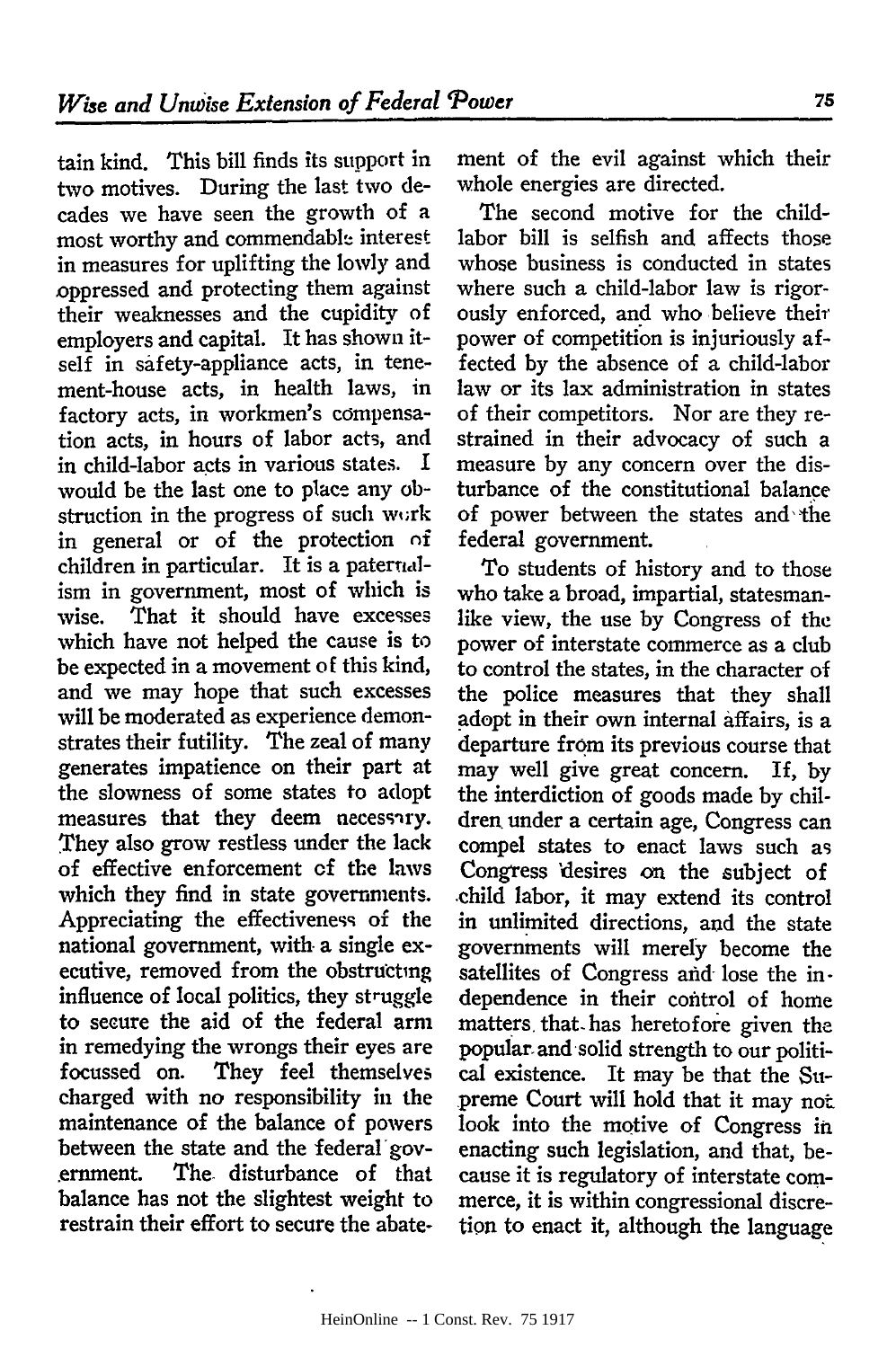of Chief Justice Marshall in McCullough against Maryland would seem to fit the case: "Should Congress, under pretext of executing its powers, pass laws for the accomplishment of objects not entrusted to the government, it would become the painful duty of this tribunal, should a case requiring such a decision come before it, to say that such an act was not the law of the land."

As this act is not for the purpose of promoting or limiting commerce as a vehicle to proper objects, but is for tht purpose of putting the states under duress to adopt a police policy in matter, over which they have by the Constitution complete control, there is strong reason why the court might hold the law invalid. But whether it does or not, Congress ought to observe the balance which our forefathers intended between the federal and the state power, and ought not under pretext of exercising a federal power to seize a state power.

There is only one subject further which I should like in a summary way to consider. An amendment to the Constitution is seriously proposed which would vitally affect the balance of power between the state and national goernments. It is the "national prohibition amendment," so called. Of all laws that are local and of home application, those of a sumptuary character are the purest type. They concern the intimate life of the people and are affected by their local customs, prejudices, tastes, and predilections. Their effectiveness and the possibility of their enforcement are entirely dependent on local sympathy with them. This **is** shown in the widespread use of the local option system. They are therefore peculiarly within the class of laws which it was the intention of our forefathers, in framing our plan of government, to confide to the discretion of the states. I am not here to attack prohibition as a principle. I approve fully the local option system. I agree that it is not too much to ask one individual to forego the use of intoxicating liquors, though he use them however so moderately, in order to take away from his neighbor the temptation to use them in excess. They are not of such a necessity to one man that in the general interest they may not properly be denied to him and his liberty of action be thus restricted. How much good is accomplished by such laws, local option or state prohibition, may admit oi question. There has been great improvement among the intelligent classes of the community in the consumption of liquor and in a lessening of its evil effects. This has been aided in a marked way by the industrial and business advantage of temperance among employees engaged in work in which attention and fidelity are of high importance. Public opinion has change 1 widely on the subject, and the loss of reputation among his fellows that a man now suffers by his over-indulgence has worked great reform. In communities where a majority favor total abstinence, the operation of prohibition laws, I doubt not, whether local or state, has removed temptation from the weaker members of society and has driven out the dives and saloons that were centers of evil influence. The feeling against the saloon evil has been intensified by the egregious audacity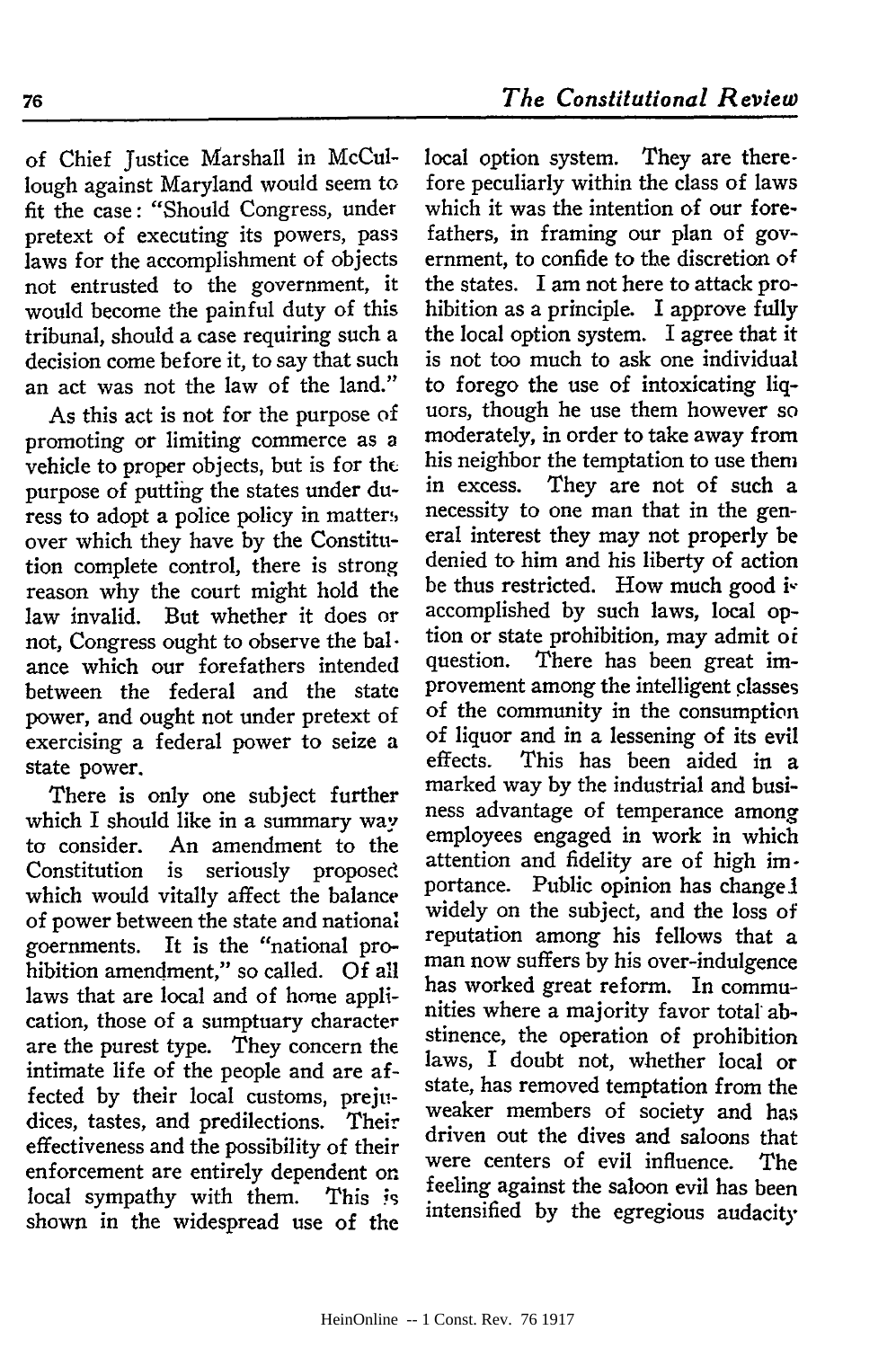and political effrontery of saloon keepers' and liquor dealers' organizations in every state of the Union, and the feeling for prohibition is often as much stimulated by indignation at the out. rageous assumption and exercise of political power by the liquor interests as by a desire to mitigate the drink evil

The movement for national prohibition has been encouraged by what has been supposed to be the success of foreign governments in interdicting the manufacture and sale of liquor. The action of Russia as a war measure has approved itself to the advocates of prohibition of this country as an instance of what the United States could do. It goes without saying that the question of how practical Russia's order is is yet to be determined. Russia's intimate and searching control of the life of every individual in her vast empire, moreover, presents a very different situation from that which the United States would have in dealing with her population of 100,000,000.

As with all enthusiasts in one cause whose eyes are fastened on a particular evil and whose constant study of the evil destroys their sense of proportion, the wisdom of maintaining the safe structural plan of our government has no weight whatever with the advocates of national prohibition. Heretofore there has been some ground for seeking relief from the national government in the interference with state prohibition laws because of the immunity which interstate commerce in liquor has enjoyed in dry states. But the decision of the Supreme Court holding the Webb-Kenyon bill to be constitutional has swept away that ground, and now the

"bone-dry liquor bill," so called, has made it a federal offense to carry liquor into a prohibition state. There is, therefore, no reason, except the inherent difficulty, why a state within the limits of its boundaries may not completely enforce any prohibition law which its legislature shall enact. **Why** not, therefore, allow the states to work out the problem and show how much good legislative restriction can accomplish in this sumptuary field? But no, the advocates of prohibition must have a wider and a stronger power. They -must have the aid of that single executive, with that large organization directly subordinate, managed from Washington, which works without regard to local influence. The people of one state who do not wish prohibition, and who do not believe in its efficacy, must be made to accept a law regulating their doorsteps and their intimate habits of life because other states desire them to. This, I submit, is a wide departure from the nice balance of state and national powers and its useful results. Such a sumptuary law as this, especially in the large cities (and it is generally in the states which have large cities that prohibition has not prevailed), will require for its enforcement the closest police inspection. Nothing is so easily evaded as a sumptuary law among a people who do not sympathize with it. A perfect army of federal officials, therefore, will be required to carry out such a law in the states a majority of whose people do not approve it. This horde of federal employees, policemen, and detectives, will be managed directly from Washington. They will have to deal with